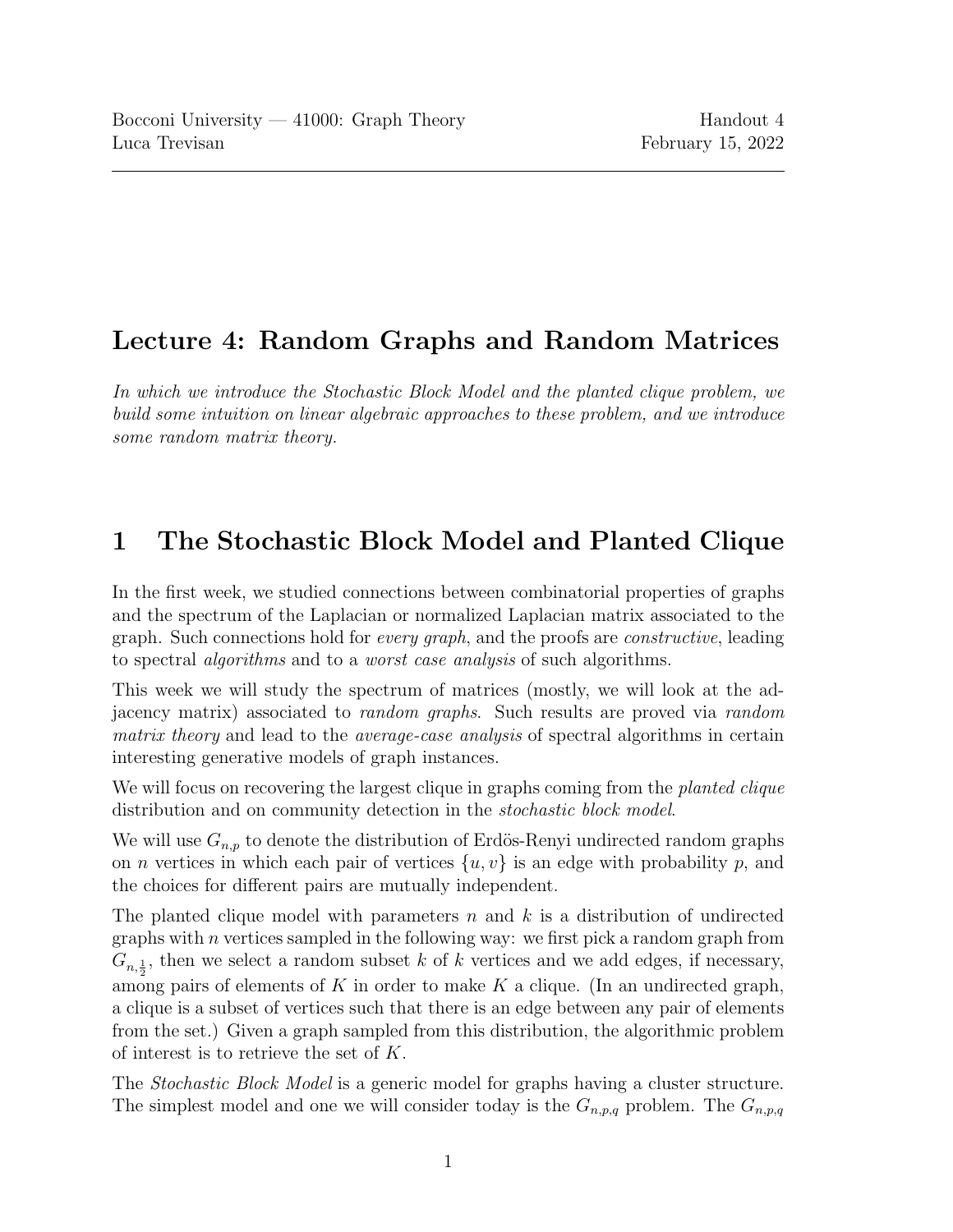distribution is a distribution on graphs of  $n$  vertices which is sampled in the following way: first V is partitioned into two 2 subsets of equal size:  $V = V_1 \sqcup V_2$ . Then for  $\{u, v\}$  pair of vertices in the same subset,  $Pr((u, v) \in E) = p$  and otherwise  $Pr((u, jv \in E) = q$ .

We will only consider the regime under which  $p > q$ . If we want to find the partition  $V = V_1 \sqcup V_2$ , it is intuitive to look at the problem of finding the minimum balanced cut. The cut  $(V_1, V_2)$  has expected size  $qn^2/4$  and any other cut will have greater expected size. A justification of looking at the sparsest balanced cut can also be obtained in a Bayesian way. If we start from a prior that  $(V_1, V_2)$  is a random partition, then we see the graph and we update our probabilities, we see that, in the posterior for a given graph, each partition has a probability that depends on the number of edges crossing the cut  $(V_1, V_2)$  and that the most likely partition is the one crossed by the smallest number of edges.

We have already seen a worst-case analysis of how to find sparse cuts using spectral techniques, and we can see the results that we will present as an improved averagecase analysis of that worst-case analysis. It will be more natural, however, to follow a different intuition, in which we think about how we would approach the problem spectrally if had access to the *expected* adjacency matrix, and then we reason about how close an empirical adjacency matrix is to the expected adjacency matrix, and how robust the spectral techniques are.

## 2 The Average Matrix for a Fixed Hidden Choice

For a fixed choice of partition  $(V_1, V_2)$  in the stochastic block model, the expectation of the adjacency matrix that we sample is

$$
R := \left(\begin{array}{c|c} \mathbf{p} & \mathbf{q} \\ \hline \mathbf{q} & \mathbf{p} \end{array}\right) \tag{1}
$$

Where **p** denotes an  $\frac{n}{2} \times \frac{n}{2}$  $\frac{n}{2}$  sub-matrix all whose entries are p, and similarly **q**, and we re-arranged the entries so that  $V_1$  indexes the first  $n/2$  rows and columns and  $V_2$ indexes the remaining ones. (Actually, the diagonal in the expected adjacency matrix is zero, while the diagonal of R is  $p$ ; we will gloss over this detail in this motivating discussion)

The matrix  $R$  is a rank-2 matrix with a very clean decomposition:

$$
R = \left(\frac{p+q}{2}\right)J + \frac{p-q}{2}\left(\frac{1}{-1}\left|\frac{-1}{1}\right\rangle\right) \tag{2}
$$

The above decomposition shows that the largest eigenvalue of R is  $\frac{p+q}{2} \cdot n$  with eigen-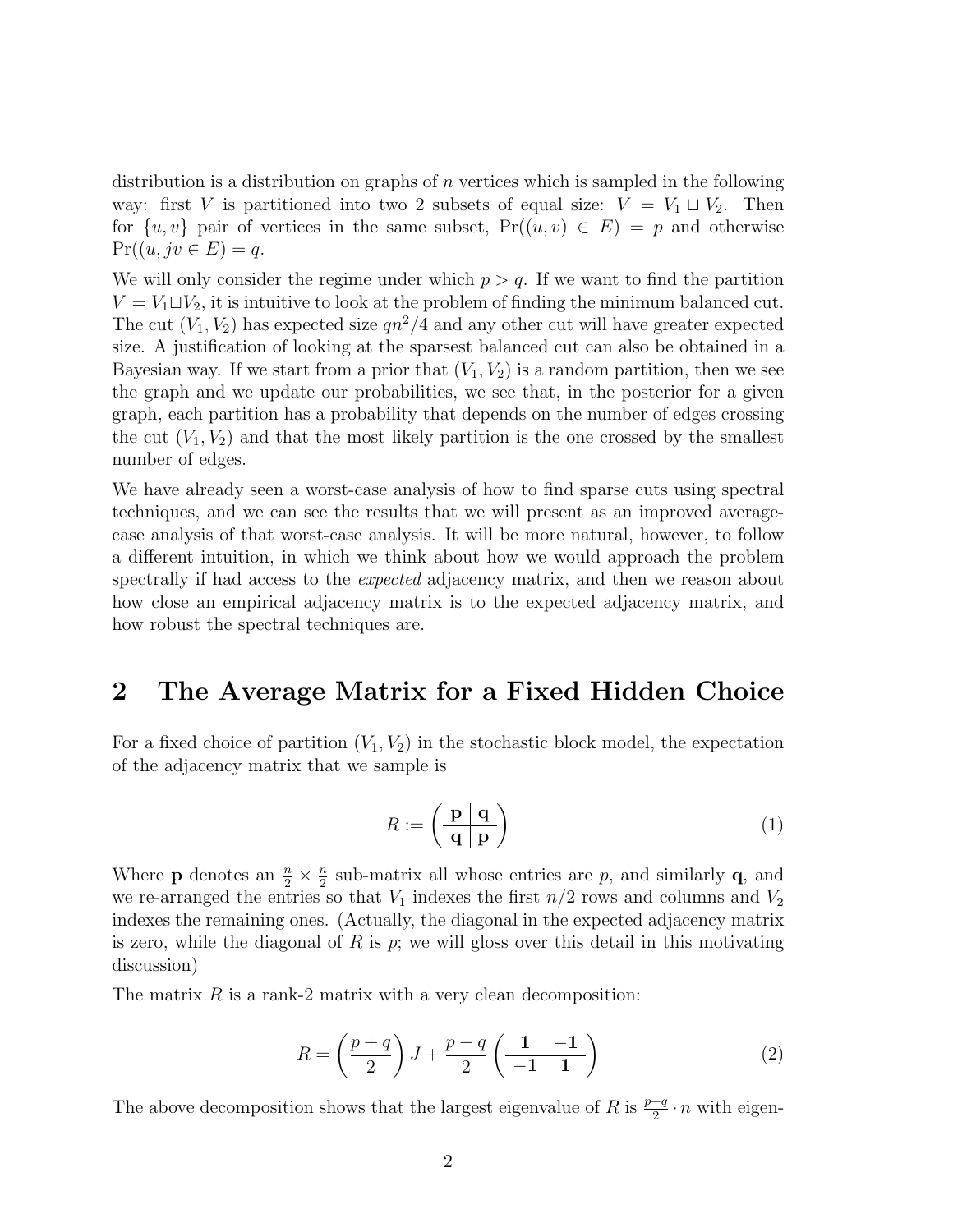vector **1**, the second largest eigenvalue is  $\frac{p-q}{2} \cdot n$  with eigenvector  $\mathbf{1}_{V_1} - \mathbf{1}_{V_2}$ , and all other eigenvalues are zero. We used the notation 1 for the vector that is 1 in all coordinate and, for a subset  $S \subseteq V$  of vertices, we used the notation  $\mathbf{1}_S$  for the vector that is 1 in the coordinates indexed by S and 0 in all other coordinates.

If we had direct access to the expected matrix, we could compute the eigenvector of the second eigenvalue, and then the partition defined by the vertices that are positive versus negative in the eigenvector would be identical to the hidden partition  $(V_1, V_2)$ . Instead of the expected matrix, we have instead access to an empirical adjacency matrix of an empirical graph sampled from the distribution. Our analysis will show that the empirical adjacency matrix is close with high probability to the expected adjacency matrix, where "close" is defined in such a way as to approximately preserve the eigenvector of the second eigenvalue, so that the eigenvector of the second eigenvalue of the empirical adjacency matrix can be used to recover the hidden partition.

Regarding the planted clique problem, we can analogously consider, for a fixed choice of the set  $K$ , what is the expectation of the adjacency matrix of the graph. Ignoring, as before, some small error in the diagonal, the expected adjacency matrix will look like

$$
Q := \left(\frac{1}{\frac{1}{2}} \frac{\frac{1}{2}}{\frac{1}{2}}\right) \tag{3}
$$

where we arranged rows and columns so that the first  $k$  rows and columns of the matrix are indexed by the elements of K. If we subtract  $1/2$  from all entries, we have the rank-1 decomposition

$$
Q - \frac{1}{2}J = \left(\begin{array}{c|c} \frac{1}{2} & \mathbf{0} \\ \hline \mathbf{0} & \mathbf{0} \end{array}\right) = \frac{1}{2} \mathbf{1}_K \mathbf{1}_K^T
$$

and  $\mathbf{1}_K$  is the only non-trivial eigenvector of  $Q-\frac{1}{2}$  $\frac{1}{2}J$ , with eigenvalue  $\frac{k}{2}$ . The intuition for the spectral approach that we will study is as follows: we take the adjacency matrix of the graph that we are given, we subtract  $1/2$  from each coordinate, and we find the eigenvector of the largest eigenvalue. If the empirical adjacency matrix is close enough, in the appropriate way, from the expected adjacency matrix, then the vertices corresponding to entries of large magnitude in the eigenvector will approximately be the hidden clique.

In both examples, the notion of closeness that we will be interested in is closenes in operator norm. The operator of a matrix M, denoted  $||M||$  is defined as

$$
||M||:=\sup_{x:||x||=1} \quad ||Mx||
$$

in the case of Hermitian matrices and, in particular, of symmetric real matrices which are the only matrices we study in this course, the operator norm of the matrix is also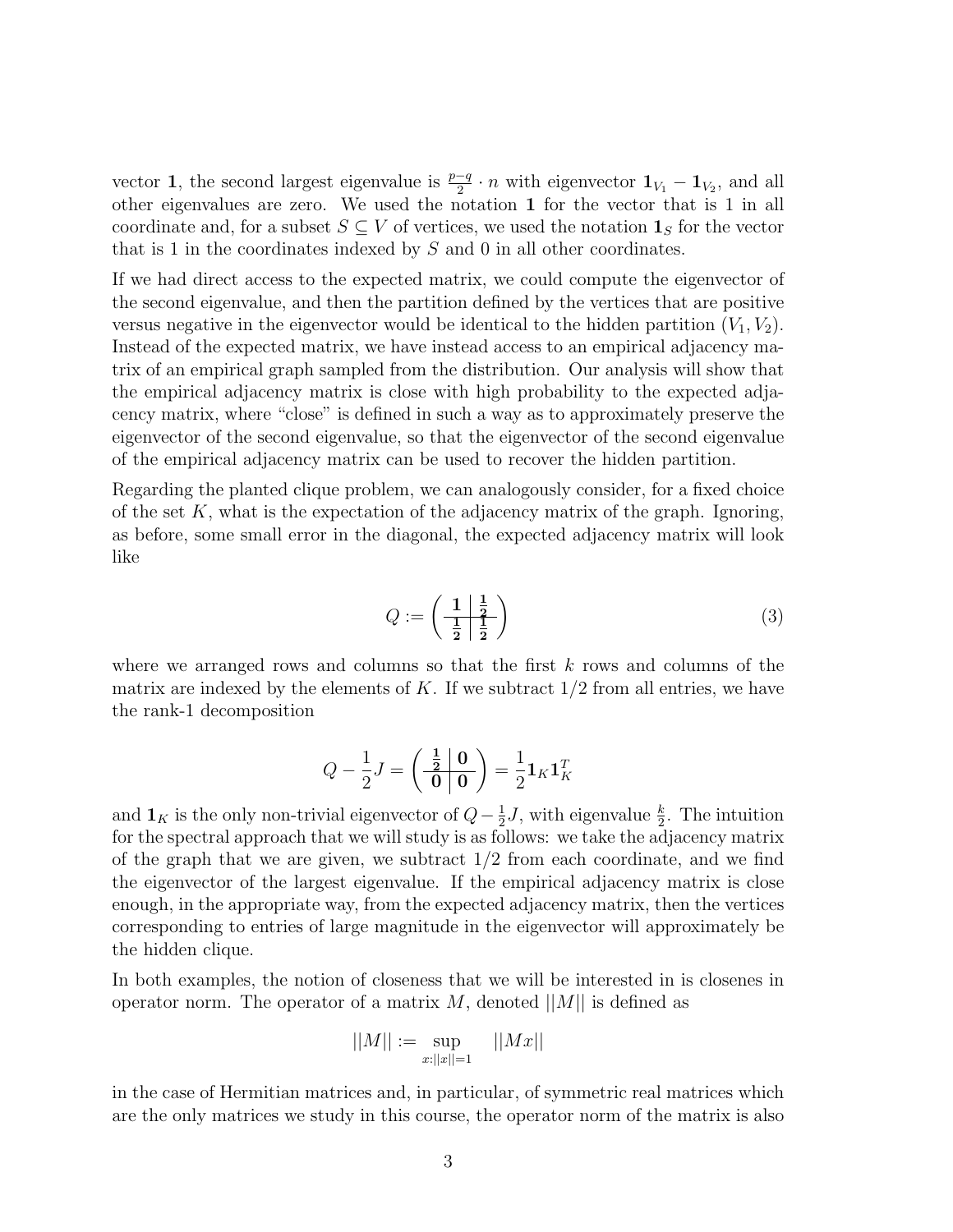equal to the largest magnitude of the eigenvalues of the matrix:

 $||M|| = \max\{|\lambda| : \lambda$  is an eigenvalue of M}

Next time we will see the Davis-Kahan theorem which gives us that, under certain additional conditions, when two real symmetric matrices are close in operator norm then their largest eigenvalues and corresponding eigenvectors are approximately the same.

To apply such a result, we need to be able to prove that certain random matrices (specifically, the adjacency matrices of the graphs from our stochastic block model and planted clique distributions) are, with high probability, close, in operator norm, to their expectations.

## 3 Matrix Chernoff Bounds

When we deal with random matrices whose entries are chosen mutually independently, the matrix Chernoff bounds are useful and versatile tools to argue that the random matrices are, with high probability, close in operator norm to their expectation. We will state matrix Chernoff bounds without proofs.

In our statement we use the notation  $A \preceq B$ , that denotes that A comes before B in the positive semidefinite partial order defined on real symmetric matrices; this is equivalent as saying that all the eigenvalues of  $B - A$  are non-negative.

**Lemma 1 (Matrix Chernoff Bounds)** Let X be a random real  $n \times n$  symmetric matrix that can be written as a sum

$$
X = X_1 + X_2 + \dots + X_m
$$

of mutually independent random real symmetric matrices  $X_i$ . Assume that  $\mathbb{E} X_i = 0$ for all i. Then we have the following bounds.

• (Matrix Hoeffding Bound) Suppose that we have matrices  $M_i$  that satisfy, with probability 1,  $X_i^2 \preceq M_i^2$ . Define  $\sigma^2 := ||\sum_i M_i^2||$ . Then for every  $t > 0$  we have

$$
\mathbb{P}[||X|| > t] \le 2n \cdot e^{-t^2/8\sigma^2}
$$

• (Matrix Bernstein Bound) Suppose that there is a positive real R such that, with probability 1,  $||X_i|| \leq R$ . Define  $\sigma^2 := ||\sum_i \mathbb{E} X_i^2||$ . Then for every  $t > 0$  we have

$$
\mathbb{P}[||X|| > t] \le 2n \cdot e^{-\frac{t^2/2}{\sigma^2 + Rt/3}}
$$